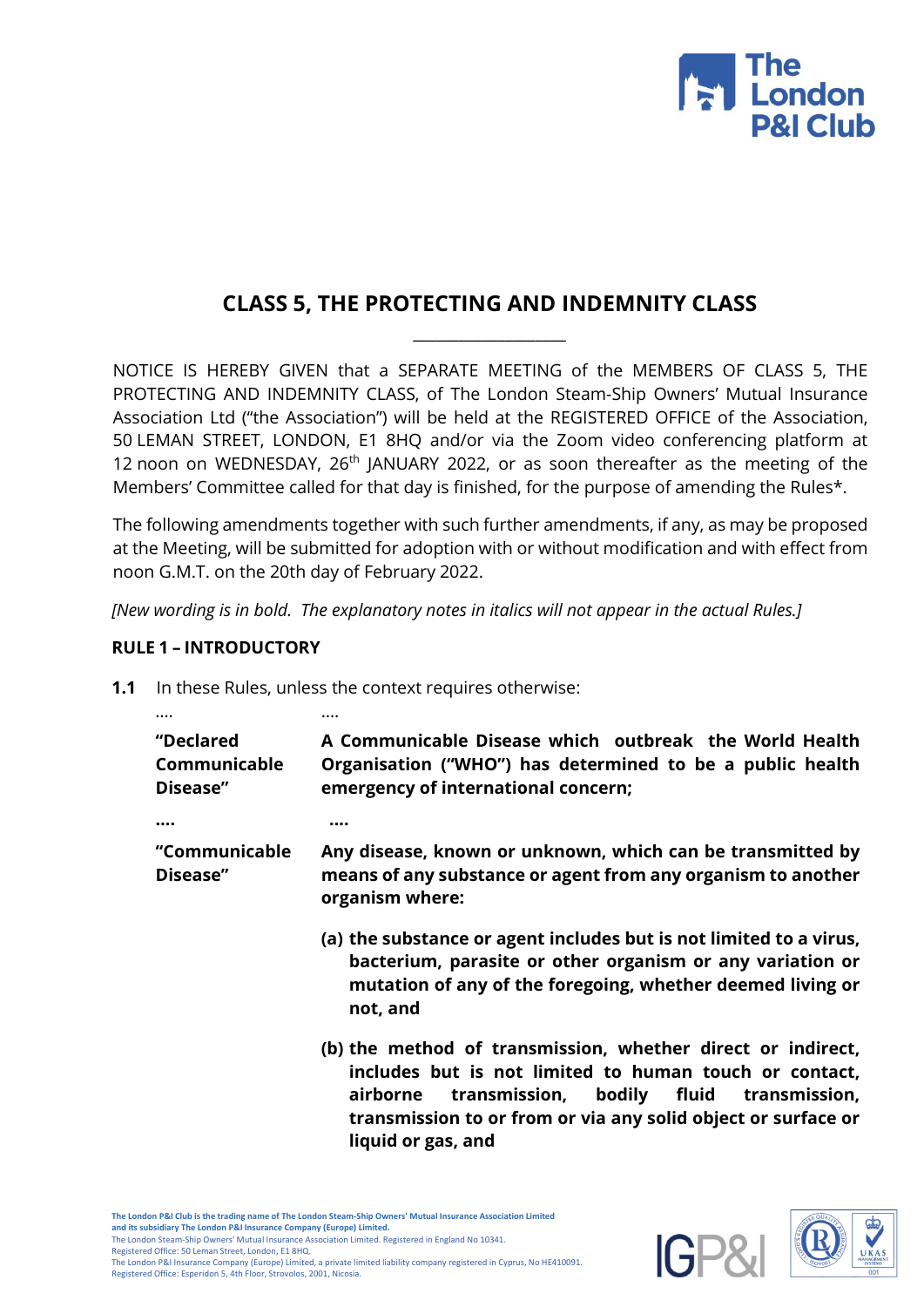**(c) the disease, substance or agent may, acting alone or in conjunction with other co-morbidities, conditions, genetic susceptibilities, or with the human immune system, cause death, illness or bodily harm or temporarily or permanently impair human physical or mental health or adversely affect the value of or safe use of property of any kind.**

*[Explanation: The proposed definitions of "Communicable Disease" and "Declared Communicable Disease" adopt the wording introduced by the London (Re) Insurance Market.]* 

''Knock for Knock'' means a provision or provisions stipulating that:

- a) each party to a contract shall be similarly responsible for
	- **(i)** loss of or damage to, and/or death of or injury to, any of its own property or personnel, and/or the property or personnel of its contractors and/or of its and their subcontractors and/or of other third parties **and/or**

# **(ii) liability arising out of the ownership or operation of its own property,** and that

- b) such responsibility shall be without recourse to the other party and arise notwithstanding any fault or neglect of any party, and that
- c) each party shall, in respect of those losses, damages or other liabilities for which it has assumed responsibility, correspondingly indemnify the other against any liability that that party shall incur in relation thereto.

# *[Explanation: The amendment reflects a clarification to the "knock for knock" definition in the Pooling Agreement.]*

# **9.2 - LIABILITY TO PERSONS OTHER THAN SEAMEN**

- **9.2.1** Liability to pay damages or compensation for personal injury, illness or death of any person (other than a seaman of an entered Ship, a person engaged to handle the cargo of an entered Ship or a passenger on board an entered Ship) and hospital, medical, funeral and other expenses necessarily incurred in relation to such injury, illness or death,
- **9.2.2 PERSONS ENGAGED TO HANDLE CARGO** Liability to pay damages or compensation for personal injury, illness or death of any person engaged to handle the cargo of an entered Ship,

#### PROVIDED that:

**9.2.2.1 (i)** cover under **Rule 9.2.1 and** Rule 9.2.2 is limited to liabilities arising out of a negligent act or omission on board or in relation to an entered Ship or in relation to the handling of her cargo from the time of receipt of that cargo from the shipper or pre-carrier at the port of shipment until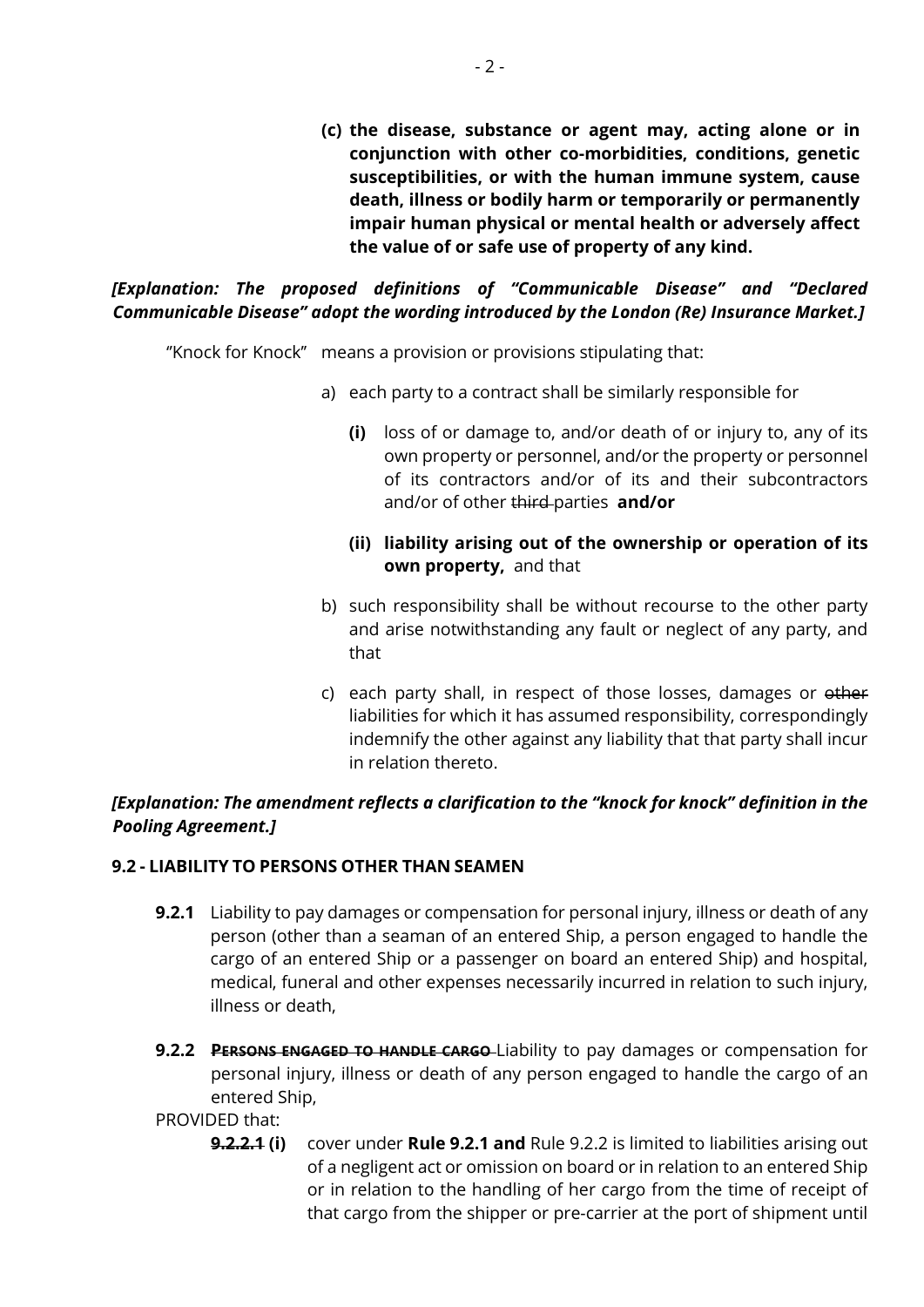delivery of that cargo to the consignee or onward carrier at the port of discharge;

- **9.2.2.2(ii)** where the liability arises under the terms of any contract or indemnity and would not have arisen but for those terms, such liability is not covered under Rule 9.2 but may be recoverable under Rule 9.16 or 9.17;
- **9.2.2.3 (iii)** where the liability is in respect of a person on another Ship, and arises out of a collision between that Ship and the entered Ship, such liability is not covered under Rule 9.2 but may be recoverable under Rule 9.13.
- **9.2.3 PASSENGERS (PERSONS HOLDING PASSAGE TICKETS)** Liability to pay damages or compensation **to passengers (persons holding passage tickets)**:
	- (i) for personal injury, illness or death of any passenger and hospital, medical or funeral expenses incurred in relation to such injury, illness or death;
	- (ii) to or in respect of passengers on board an entered Ship arising as a consequence of a casualty to that Ship, including the cost of forwarding passengers to destination or return to port of embarkation and of maintenance of passengers ashore;
	- (iii) for loss of or damage to the effects of any passenger;
	- PROVIDED that:
	- **9.2.3.1** the terms of the passage ticket or other contract between the passenger and the Assured have been approved by the Association in writing and cover for the liabilities set out in this Rule has been agreed between the Assured and the Association in writing on such terms as the Association may require;
	- **9.2.3.2** there shall be no recovery from the Association under this Rule in respect of liabilities for personal injury or death, or loss of or damage to property, delay or any other consequential loss sustained by any passenger by reason of carriage by air, except where such liability occurs either:
		- (i) during repatriation by air of injured or sick passengers or of passengers following a casualty to the entered Ship; or
		- (ii) subject always to Rule 9.2.3.3, during an excursion from the entered Ship;
	- **9.2.3.3** there shall be no recovery from the Association in respect of the contractual liability of an Assured to a passenger whilst on an excursion from the entered Ship in circumstances where either:
		- (i) that contract has been separately entered into by the passenger for the excursion, whether or not with the Assured; or
		- (ii) the Assured has waived any or all of his rights of recourse against any sub-contractor or other third party in respect of the excursion;
	- **9.2.3.4** in the context of Rule 9.2.3 (ii), "casualty" shall mean an incident involving either (i) a collision, stranding, explosion, fire, or any other cause affecting the physical condition of the entered Ship so as to render it incapable of safe navigation to its intended destination; or (ii) a threat to the life, health or safety of passengers.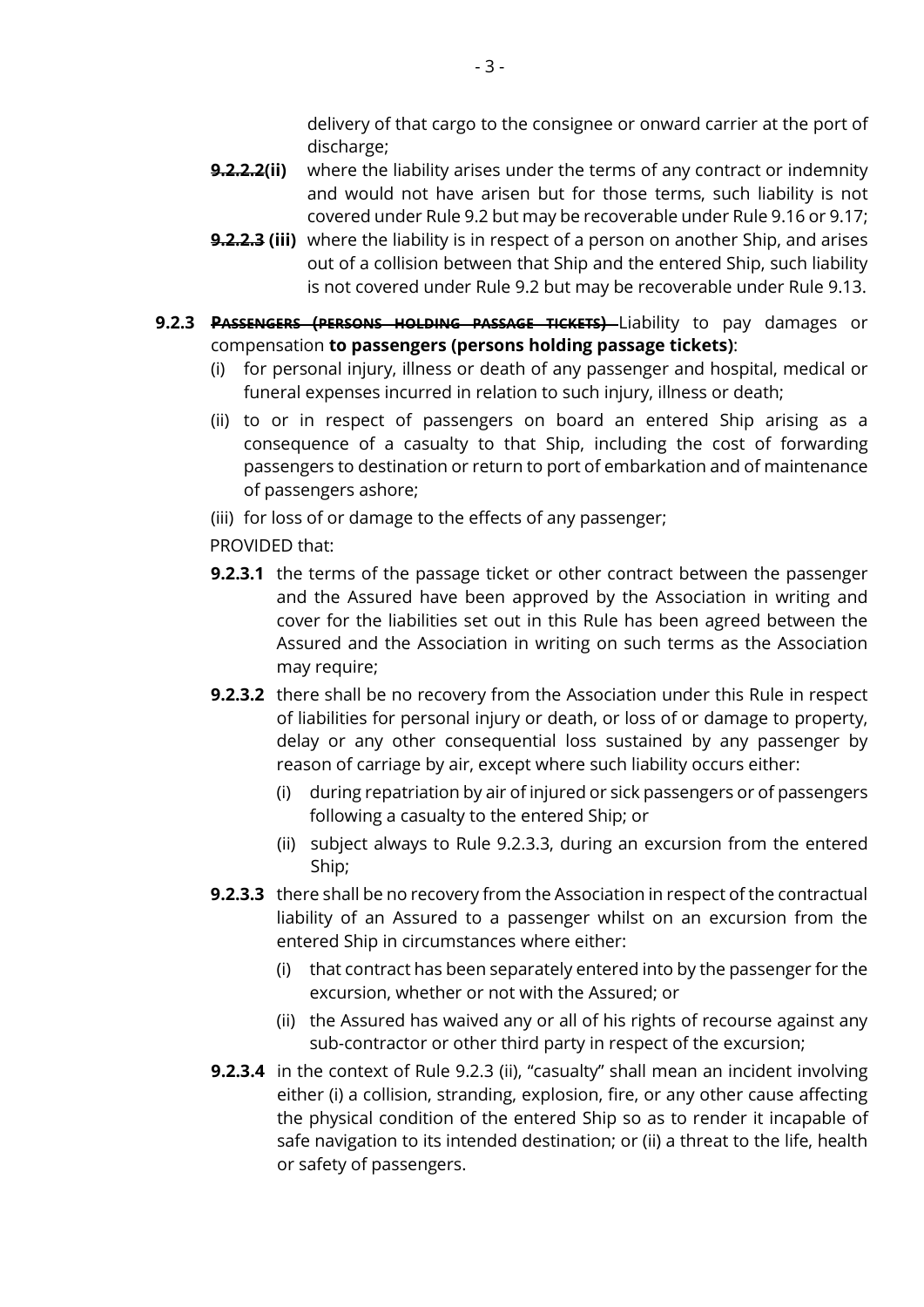# *[Explanation: The amendments clarify and provide consistency in the numbering and sub – headings of Rule 9.2.]*

#### **RULE 11 – LIMITATIONS ON COVER**

**…** 

**11.4** Save as provided in Rule 11.5 and subject thereto,

- **11.4.1** Unless otherwise limited to a lesser sum, the Association's aggregate liability arising in respect of any one entered ship shall not exceed
	- (1) in respect of liability to Passengers US\$2,000,000,000 for any one occurrence; and
	- (2) in respect of liability to Passengers and Seamen US\$3,000,000,000 for any one occurrence,

#### Provided**PROVIDED** always that:

- **11.4.2** Where a Ship is separately entered by an Assured who is the owner, demise charterer, manager or operator with the Association or any other association, which participates in the Pooling Agreement and/or the Group General Excess Loss Contract,
	- **11.4.2.1** the aggregate of claims in respect of liability to Passengers recoverable from the Association and/or such other insurers shall not exceed US\$2,000,000,000 for any one occurrence and the liability of the Association shall be limited to such proportion of that sum as the claim recoverable by such persons from the Association bears to the aggregate of all such claims otherwise recoverable from the Association and all such insurers;
	- **11.4.2.2** the aggregate of all claims in respect of liability to Passengers and Seamen recoverable from the Association and/or such other insurers shall not exceed US\$3,000,000,000 for any one occurrence and the liability of the Association shall be limited:
		- (i) where claims in respect of liability to Passengers have been limited to US\$2,000,000,000 in accordance with Rule 11.4.2.1 to such proportion of the balance of US\$1,000,000,000 as the claims recoverable by such persons in respect of liability to Seamen bears to the aggregate of all such claims otherwise recoverable from the Association and all such insurers; and
		- (ii) in all other cases, to such proportion of US\$3,000,000,000 as the claims recoverable by such persons in respect of liability to Passengers and Seamen bears to the aggregate of all such claims otherwise recoverable from the Association and all such insurers.
	- **11.4.2.3**Where liabilities to Passengers include liabilities arising under a non-war certificate issued by the Association in compliance with either Article IV bis of the Athens Convention relating to the Carriage of Passengers and their Luggage by Sea, 1974 and the Protocol thereto of 2002 or regulation (EC) No. 392/2009 of the European Parliament and of the Council of 23 April 2009 on the liability of carriers of passengers by sea in the event of accidents ("Certified Liabilities") and all liabilities to Passengers exceed or may exceed in the aggregate the limit of cover specified in the provisions of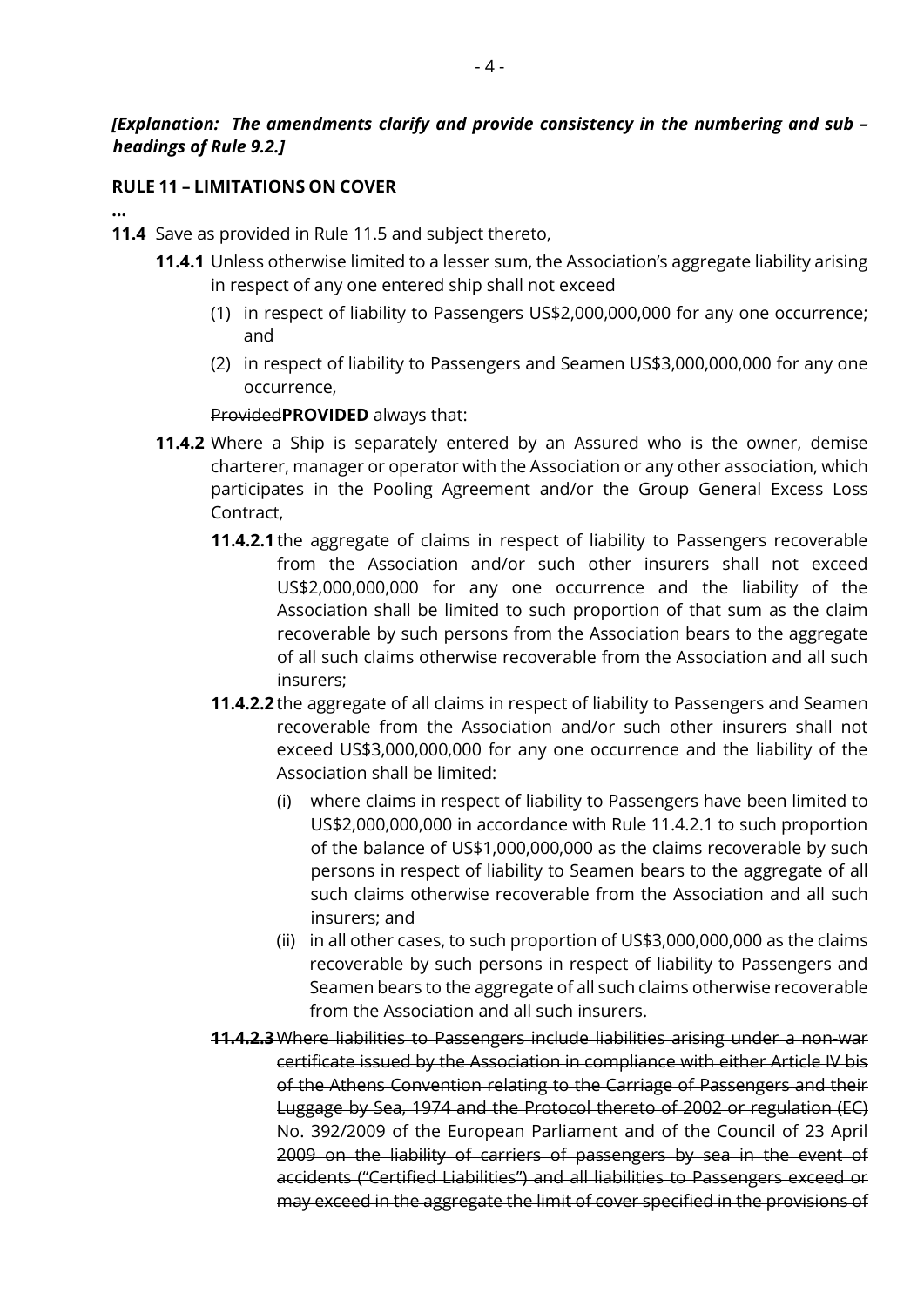this Rule 11.4:

- (i) The Association may in its sole discretion, until the Certified Liabilities, or such part of the Certified Liabilities as the Association may decide, have been discharged, defer payment of a claim in respect of other liabilities to Passengers or any part thereof; and
- (ii) If and to the extent any Certified Liabilities discharged by the Association exceed the said limit any payment by the Association in respect thereof shall be by way of loan and the Assured shall indemnify the Association in respect of such payment.
- **11.4.3** For the purposes of this Rule 11.4 and the provisos thereto, and without prejudice to anything else contained in these Rules, a "Passenger" shall mean a person carried on board a vessel under a contract of carriage or who, with the consent of the carrier, is accompanying a vehicle or live animals covered by a contract for the carriage of goods and a "Seaman" shall mean any other person on board a ship who is not a Passenger.

#### … **11.6 Where:**

- **11.6.1 the Association has issued any guarantee, undertaking or certificate as referred to in Rule 16 or other bail or security by which it undertakes to directly meet or guarantee any relevant liabilities, (together the "Direct Liabilities"); and**
- **11.6.2 claims in respect of Direct Liabilities alone or in combination with other claims may in the sole opinion of the Association exceed any limit(s) on the cover provided by the Association as set out in the Rules or in the Certificate of Entry;**
- **11.6.3 the Association may in its sole discretion defer payment of any such other claims or any part thereof until the Direct Liabilities, or such parts of the Direct Liabilities as the Association may in its sole discretion decide, have been discharged.**
- **11.6.4 To the extent that any claims or liabilities (including any Direct Liabilities) discharged by the Association exceed the said limit(s), any payment by the Association in respect thereof shall be by way of loan and the Assured shall indemnify the Association promptly upon demand in respect of such payment and shall assign to the Association to the extent and on the terms that the Association determines in its discretion to be practicable all the rights of the Assured under any other insurance and against any third party.**

#### **11.6.7 Consortium Claims**

 **…** 

**11.7 8** Any Overspill Claim incurred by the Association shall not be recoverable from the Association in excess of the amounts specified in Rule 33.2.

*[Explanation: The amendment provides a mechanism by which the Association is able to prioritise certificated claims and other direct liabilities over non-certified claims where an*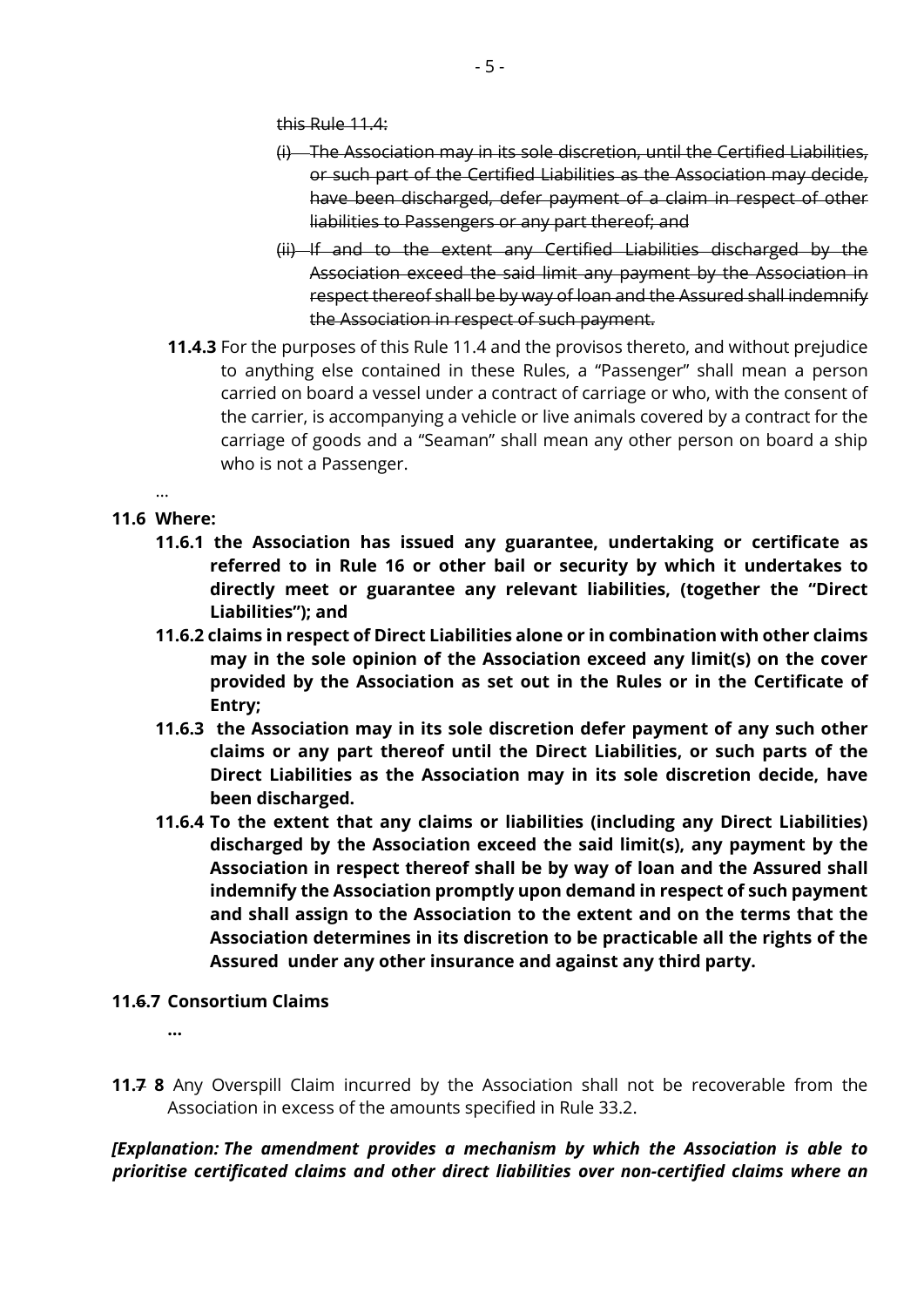# *incident gives rise to liabilities where the aggregate of certificated and non-certified claims has the potential to exceed the limits of cover for which the Association has reinsurance.]*

# **RULE 13 – EXCLUSION OF DAMAGE TO ENTERED SHIP, LOSS OF HIRE, SANCTIONS, ETC.**

**13.3** There shall be no recovery by an Assured in respect of any Ship entered by him for any liability, loss, damage, cost or expense where the provision of cover or any payment in respect thereof exposes or may expose the Association or the Managers to being or becoming or to the risk of **violating applicable law, including but not limited to, the prohibitions and requirements of any economic, financial, or trade sanctions administered by any state, international or supranational organisation or other authority; or to the risk of** being or becoming subject to any sanction, prohibition or adverse action in any form whatsoever by any state, international **or supranational** organisation or other authority which sanction, prohibition or adverse action the Members' Committee in its sole discretion determines may materially affect the Association in any way whatsoever.

# *[Explanation: The proposed amendments reflect updated legal advice to clarify and protect the Association's position in respect of both primary and secondary sanctions.]*

#### **RULE 17 – EXCLUSION OF CERTAIN SPECIALIST RISKS**

- **17.1** Unless previously agreed in writing by a special agreement between the Assured and the Association there shall be no recovery in respect of liabilities, costs and expenses:
	- **17.1.1** arising from the operation of a semi-submersible heavy lift Ship or other Ship designed exclusively for the carriage of heavy lift cargo where the claim arises in connection with the cargo or, notwithstanding Rule 9.18.1, the wreck removal of that cargo**, save to the extent such cargo is being carried under the terms of a contract on Heavycon terms.**

# *[Explanation: The amendment clarifies that (in line with the position under the Pooling Agreement) cover is available for heavy lift vessels if the cargo carriage is on Heavycon terms.]*

…

- **17.1.5** incurred by an Assured in connection with any claim arising out of:
	- **17.1.5.1**waste incineration or disposal operations carried out by the entered Ship (other than any such operations carried out as an incidental part of other commercial activities, not being specialist operations); or
	- **17.1.5.2** the operation by the Assured of submarines, mini-submarines of diving bells**, or remotely operated underwater vehicles**; or
	- **17.1.5.3** the activities of professional or commercial divers where the Assured is responsible for such activities, other than:
		- **17.1.5.3.1** activities arising out of salvage operations being conducted by an entered Ship where the divers form part of the crew of that entered Ship (or of diving bells or other similar equipment or craft operating from the entered Ship) and where the Assured, the owner of that entered Ship, is responsible for the activities of such divers; and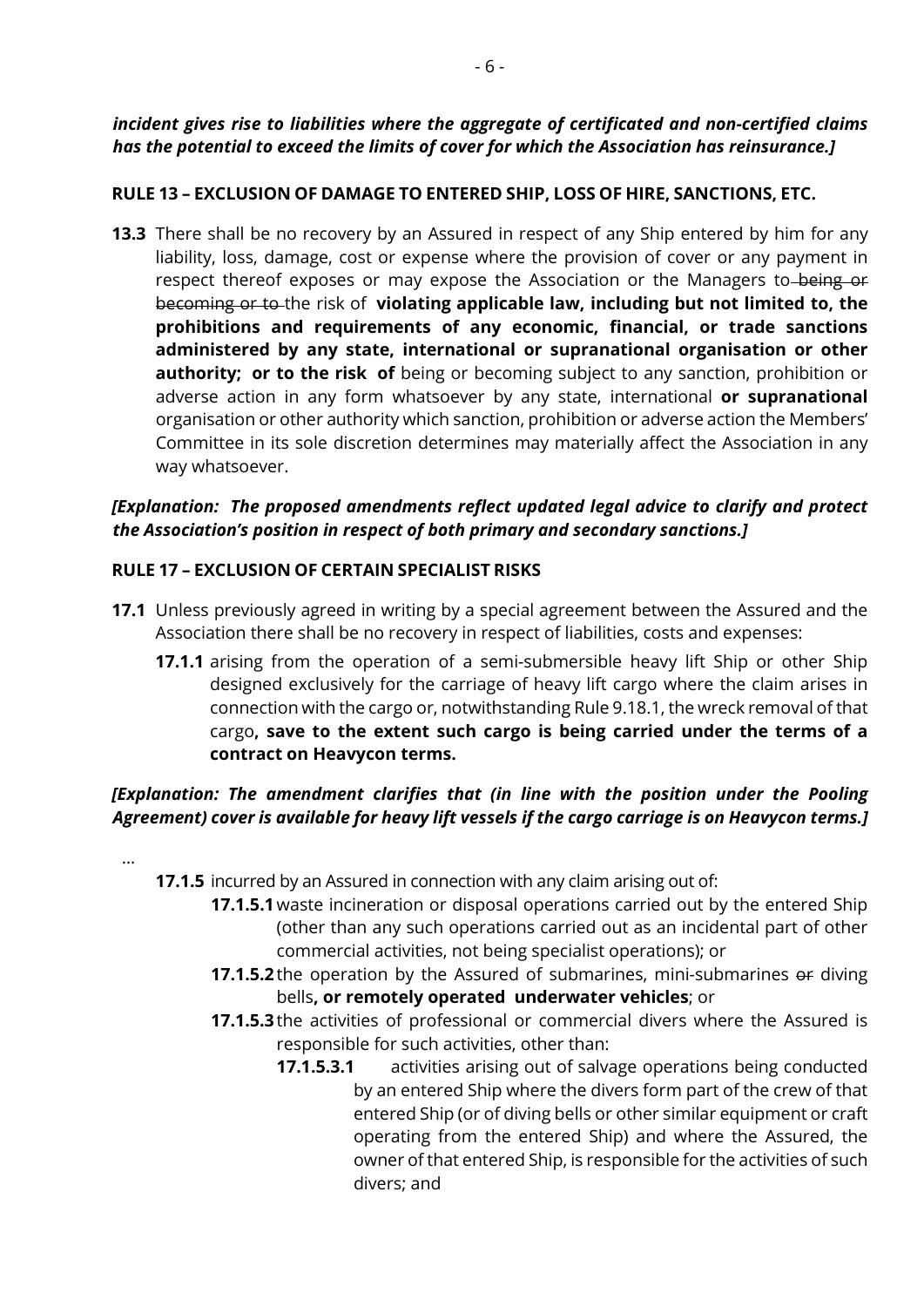- **17.1.5.3.2** incidental diving operations carried out in relation to the inspection, repair or maintenance of the entered Ship or in relation to damage caused by the entered Ship; and
- **17.1.5.3.3** recreational diving activities;
- **17.1.6** in respect of any of the following persons:
	- **17.1.6.1** personnel (other than marine crew) on board the entered Ship (being an accommodation Ship) employed otherwise than by the Assured **where the entered Ship is providing accommodation to such personnel in relation to their engagement on or about an oil or gas exploration or production facility, unless a contractual allocation of such risk has been approved by the Association. A contractual allocation of risk may be approved by the Association where it is on terms no less favourable to the Assured than Knock for Knock.** where either (i) such Ship is moored or anchored within 500 metres from any oil or gas production or exploration facility; or (ii) there has not been a contractual allocation of risks as between the Assured and the employer of any such personnel which has been previously approved by the Association in writing.:

*[Explanation: The amendments clarify that in line with the Pooling Agreement:* 

- *i) cover for claims arising out of the operation of remotely operated underwater vehicles is expressly excluded, and*
- *ii) cover in respect of personnel on board accommodation units depends solely on whether there has been an acceptable contractual division of liability with the employer of such personnel and that such division is no less favourable than Knock for Knock*.*]*

#### **RULE 23 – COVER FOR CO-ASSUREDS AND OTHER ASSUREDS**

…

- **23.2** The Association may accept an application for insurance as an Other Assured as follows:
	- **23.2.1** a contractor (including a charterer) who has entered into a contract with the Principal Assured for the provision of services by or to the entered Ship, and any subcontractor of the contractor **person in the contractor's group,** PROVIDED that:
		- **23.2.1.1** the contract has been approved by the Association; and
		- **23.2.1.2 the contractor and, if so requested by the contractor, any person in the contractor's group is named in the Certificate of Entry; and**
		- **23.2.1.2** the contract includes a Knock for Knock agreement **in respect of any and all persons in the contractor's group**; and
		- **23.2.1.3** the Other Assured shall only be covered for liabilities, costs and expenses which are to be borne by the Principal Assured under the terms of the contract and would, if borne by that Assured, be recoverable by that Assured from the Association.
		- **23.2.2** a charterer affiliated to or associated with the Principal Assured PROVIDED that:
			- **23.2.2.1** such charterer shall only be covered for the risks, liabilities, costs and expenses for which that Assured has cover;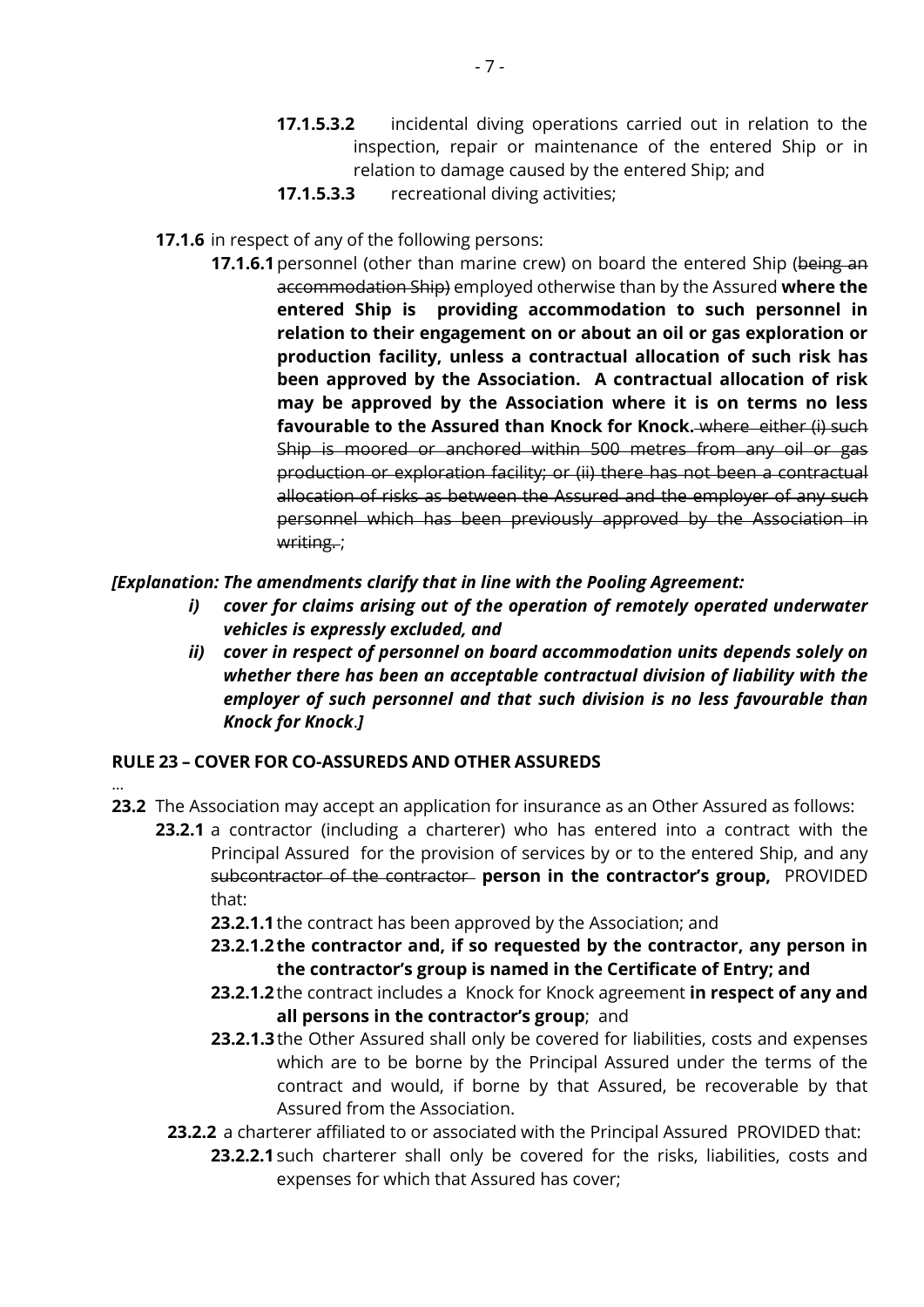- **23.2.2.2** for the purposes of this Rule 23.2.2 a charterer shall only be affiliated to or associated with that Assured if:
	- **23.2.2.2.1** both that Assured and the charterer have the same parent or
	- **23.2.2.2.2** one of that Assured and charterer is the parent of the other and
	- **23.2.2.2.3** a parent is a company which owns at least 50% of the shares in and voting rights of another or owns a minority of the shares in the other and the ability to procure that it is managed and operated in accordance with its wishes.
- **23.2.3** other persons or companies (for misdirected arrow claims) PROVIDED that:
	- **23.2.3.1** the cover afforded to the Other Assured shall extend insofar only as that Other Assured may be found liable to pay in the first instance for loss or damage which is properly the responsibility of the Principal Assured **or an affiliated or associated charterer as defined in Rule 23.2.2**;
	- **23.2.3.2**nothing in the cover afforded hereunder shall be construed as extending cover in respect of any amount which would not have been recoverable from the Association by the Principal Assured, **or as appropriate an affiliated or associated charterer as defined in Rule 23.2.2,** had the claim in respect of such loss or damage been made or enforced against him;
	- **23.2.3.3**once the Association has made indemnification under such cover it shall not be under any further liability and shall not make any further payment to any person or company whatsoever, including the Principal Assured **or an affiliated or associated charterer as defined in ruled 23.2.2** in respect of that loss or damage; and
	- **23.2.3.4** the Principal Assured and all Co-assureds and Other Assureds under the same entry each warrant that it is not a charterer of the whole or any part of the entered Ship.

#### *[Explanation: The amendments incorporate two recent amendments to the Pooling Agreement in respect of cover available to additional assureds on the same Entry. Namely:*

- *i) The cover as defined in rule 23.2.1 is available not only to a subcontractor of that contractor but any person in that contractor's group.*
- *ii) The cover as defined in rule 23.2.3 is available not only to persons or companies entered as additional assured to the Principal Assured but also to those entered as additional assured to an associated or affiliated charterer of the Principal Assured.]*

#### **RULE 31 – REINSURANCES**

**31.2** The Assured shall not be entitled to recovery in respect of that part of any liability, loss, damage, cost or expense which is not recovered by the Association under the Pooling Agreement, Group General Excess Loss Contract or any reinsurance(s) arranged by the Association because of a shortfall in recovery from such parties or reinsurers thereunder by reason of **a potential violation of applicable law, including, but not limited to, the**  prohibitions and requirements of any economic, financial, or trade sanctions—a sanction, prohibition or adverse action against them **administered** by a state,